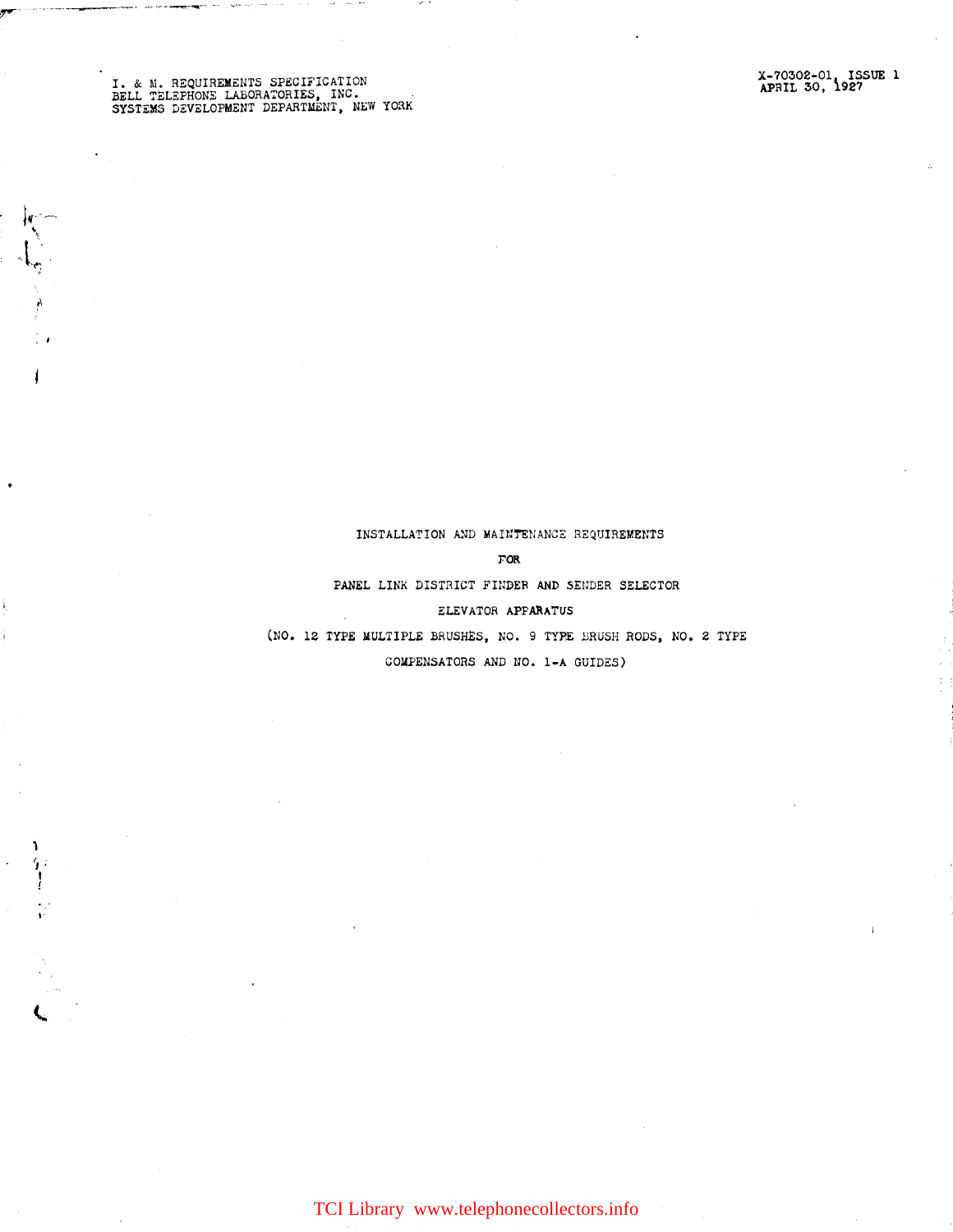### SECTION 1 - GENERAL

- 1.1 This specification covers the installation and This specification covers the installation and<br>maintenance requirements for panel link dis-<br>trict finder and sender selector elevator<br>peratus (No. 12 type multiple brushes, No. 9<br>type brush rods, No. 2 type compensators an the requirements covered by this specification apply to all apparatus mentioned above.
- 1.2 Section 2 of this specification covers the re-<br>quirements for the inspection of mechanical ad-<br>justments which shall be used to determine whether the multiple brush, brush rod, compensation or guide, is in proper condition for de-<br>livery to the customer and for service. These<br>are called "<u>Test Requirements</u>" and are listed<br>on Sheets 1 and 2 attached hereto.
- 1.3 Section 3 of this specification covers the mechanical requirements which must be met in readjusting a multiple brush, brush rod, compensator or guide, which fails to meet the test<br>requirements. These are called "Readjust Re-<br>quirements" and are listed on Sheets 1 and 2<br>attached hereto. In addition to the readjust<br>requirements, Section 3 also gives the app maintenance methods of meeting these requirements.
- 1.4 The tensional and dimensional requirements set up in this specification should be met unless otherwise specified, regardless of the method<br>of test or adjustment employed. Facilities or westing these requirements are provided in<br>the form of standard tools and gauges. However,<br>if it is found by experience that oertain re-<br>quirements can be met satisfactorily by "feel" or by "eye", these methods may be employed. It is suggested that checking with tools and gauges be made often enough to insure that proper test and adjustment requirements are being met. Furthermore, where requirements are<br>close, it would be advisable to use tools and<br>gauges to obtain adjustments.
- 1.5 Tools KS-2632 (Reading Glass) and 376-A (Dental Mirror) may be used in connection with the visual inspections specified on attached Sheets 1 and 2 and corresponding adjusting procedures.
- 1.6 Whenever it is found necessary to check for, or readjust to meet any of the requirements in this specification, the make-busy plug should be inserted into the make-busy jack associated with the associated sender selector and district finder.
- 1.7 A visual inspection shall be made before checking or readjusting any multiple brush to insure that the reference terminal and the asso-

ciated tip and ring terminals of the same circuit group of terminals by which the brush is to be set are correctly aligned horizontally and vertically with respect to the other terminals in the bank.

The following is a list of the tools and gauges<br>specified in Section 2 and Section 3 for use  $1.8$ in testing and readjusting the multiple brushes, brush rods, compensators and guides.

 $max1$ 

| <u>10018</u>                          |                                                                      |
|---------------------------------------|----------------------------------------------------------------------|
| Code No.                              | <b>Description</b>                                                   |
| 38-B                                  | Lamp Socket with No.<br>802 Cord                                     |
| 206                                   | Screw-driver 30 degree<br>offset                                     |
| 207                                   | Screw-driver 90 degree<br>offset                                     |
| 220                                   | Wrench 3/16" Hex. Sock-<br>et (Part of tool 221)                     |
| 328                                   | 1-A Guide Adjuster                                                   |
| 329                                   | 1-A Guide Holder                                                     |
| 331                                   | Spring Adjuster                                                      |
| $376 - A$ (or the<br>replaced R-1623) | <b>Dental Mirror</b>                                                 |
| KS-2631                               | Screw-driver - $4-1/2"$                                              |
| KS-2632                               | <b>Reading Glass</b>                                                 |
| R-55760                               | Brush Spring Adjuster                                                |
| R-58442                               | "T" Handled Screw-<br>driver for Mounting<br>Clutches                |
|                                       | Bell System Cabinet<br>Screw-driver - $3-1/2$ "                      |
|                                       | Bell System P-Long Nose<br>Pliers - $6-1/2$ *                        |
|                                       | Orange Stick                                                         |
|                                       | Knife                                                                |
| Gauges                                |                                                                      |
| 68                                    | 70-0-70 Gram Gauge                                                   |
| 86                                    | .005" and .008" Double-<br>end Right Angle Offset<br>Thickness Gauge |

### SECTION 2 - TEST REQUIREMENTS

2.01 Unless otherwise specified, any multiple brush, brush rod, compensator or guide, of the types<br>covered by this specification when used on

panel link district finder and sender selector frames, shall meet the test requirements given on Sheets 1 and 2, attached hereto.

### SECTION 3 - READJUST REQUIREMENTS

 $3.02$ 

# 3.0 General

3.01 Multiple brushes, brush rods, compensators and guides, used on panel link district finder and sender selector frames should be readjusted in accordance with the following methods to meet the readjust requirements

specified on Sheets 1 and 2, attached hereto.

Where two or more requirements are covered by one set of methods the requirement headings in this section will be connected together with a bracket. The readjustments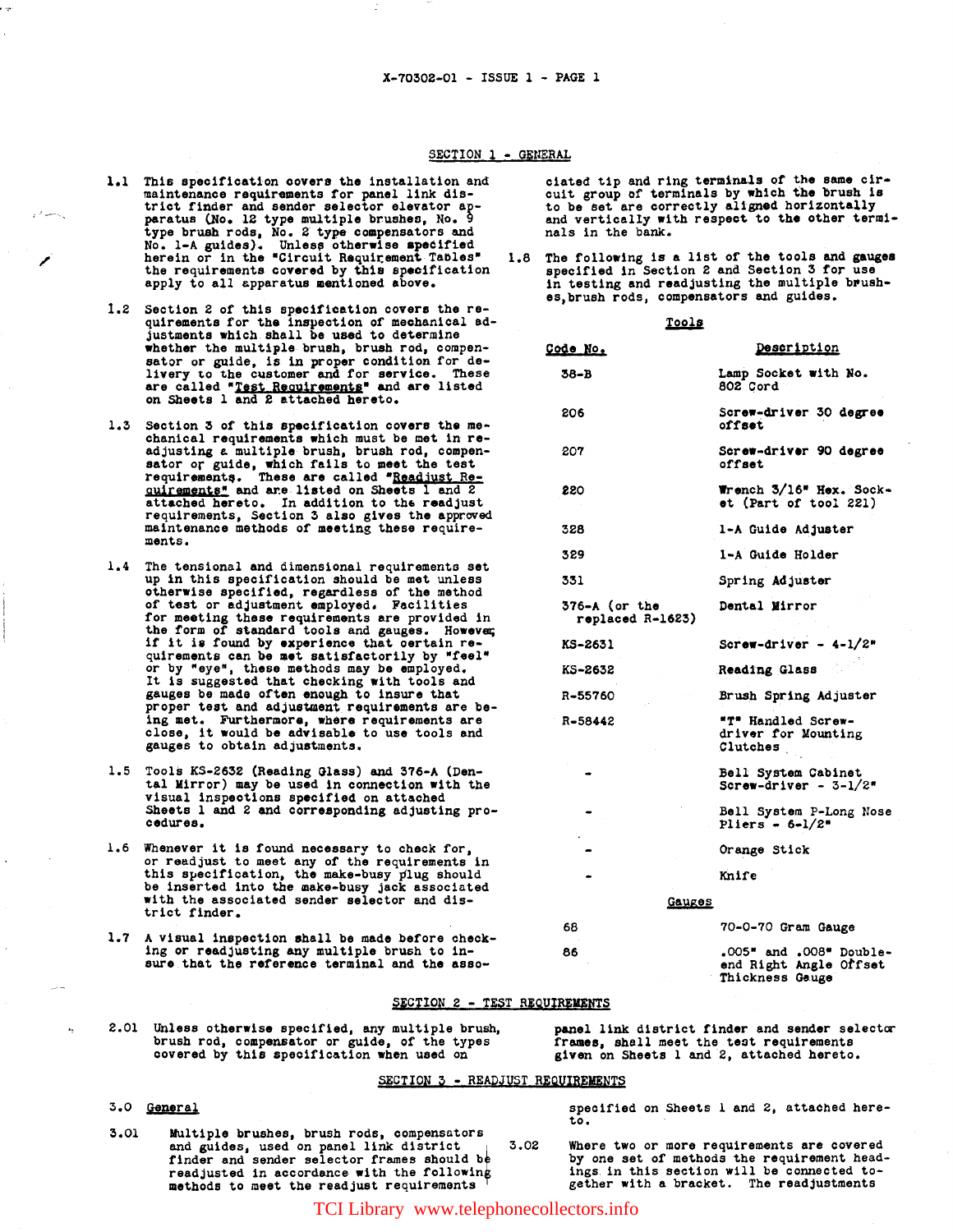tor meeting these requirements are more or less interdependent and in making readjustments to meet any one requirement consideration should be given to the others.

- 3.1 Rack Tongue Position (See Requirement 2.1 on Sheet 1)
	- M-1 If the rack tongue does not assume its It the rack tongue does not assume its<br>correct position in the brush rod, it is<br>either distorted or the brush rod is twisted. If the rack tongue is distorted<br>straighten it with a pair of long-nose<br>pliers. If the brush rod is twisted, loosen the multiple brushes and the com-<br>mutator brush with a No. 220 socket wrench and turn the rod to its correct position;<br>then relocate the multiple and commutator<br>brushes in accordance with the requirements for this apparatus specified herein or in the "X" specification covering commutator brushes.
- 3.2 Rack Coupling Pin Engagement (See Requirement 2.2 on Sheet 1)
	- K-1 With the bruab rod coupled to the rack, raise the rod away from the rack as far<br>as permitted by the play of the rack tongue in its slot, and notice that the rod drops back against the shoulder of the rack due to its own weight plus the weight of the associated compensator when released.
	- M-2 If the rod appears to bind on the rack coupling pin, that is, if the rod does not return to the shoulder of the rack when raised and released as specified in K-1 above, tirst make certain that this is not caused by a binding or bowed brush rod. (See paragraph 3.3.) If the brush rod is not binding or bowed uncouple the rack and examine the coupling pin to see that it is not bent; also see that there are no short bends in the lower end of the brush rod. Check to see that there are no burrs or dirt in the hole in the brush rod, and that the hole is large enough to permit the rack coupling,pin to enter freely.

!

- 3.3 Freedom of Movement of Brush Rod (See Require-<br>ment 2.3 on Sheet 1)
	- M-1 Check to see that there is no interference caused by the commutator brush local cable form coming in contact with a commutator or the form snagging on an adjacent brush frame.
	- M-2 To check for freedom of movement of a brush rod, first raise the brush rod to Its highest position; on sender selectors<br>• this will be determined by the point<br>where the up stop touches the bearing<br>clamp screw; on district finders where<br>the up stop collar touches the bearing plate. Care should be exercised when raising a brush rod Which has a tendency to bind. Do not force the rod upward, but first check to see whether or not the bind can be corrected as covered in the following methods. Failure to observe this warning may result in injury to the multiple brushes or the brush rod.
	- U-3 Hold back the pawl of the associated clutch with an orange stick, at the same time placing a finger under the compensator so as to support the brush rod in its descent.
- V•4 Lower the brush rod slowly and evenly. The brush rod should rollow the movement of the finger without sticking or binding during its entire travel.
- 11-5 It a bind sufficient to prevent the brush rod from meeting this requirement occurs<br>at or near the top of the brush rod travel, the cause may be a misaligned clutch; or, on sender selectors, a binding l-A guide. To determine the true cause, un-couple the rack and raise the brush rod as high as it will go. If the bind is still present, it may be caused by the No. 1-A guide and the guide should be inspected and when fowid out of adjustment, corrected as specified in paragraph 3.4. corrected as specified in paragraph  $3.4$ .<br>If the bind has disappeared, it may have<br>been caused by a misaligned clutch or a bowed brush rod. A visual cheek will gen- erally serve to determine whether the clutch or the rod is at fault.
- M•6 If the clutch is out of alignment loosen the mounting screw at the bottom of the clutch with the R-58442 screw-driver and swing the bottom of the clutch in the proper direotion necessary to bring the coupling pin on the rack into line with the hole in the brush rod. Make sure that the clutch.meets all the require ments for alignment specified in the spec-<br>ification covering the installation and maintenance requirements for Nos. 1, 2, 3,  $\ddot{\bullet}$ , 5 and 6 type clutches, and then securely retighten the mounting screw. The com-mutator brush and all the multiple brushes on the rod must now be rechecked for height, as the adjustment for alignment may have changed the position or the clutch.
- 14-7 If the brush rod binds only in spots throughout its travel, the binding may be caused by interference between the bearings, and bwnps or spots of paint or shellac on the brush rod. Stop the rod on one of the binding spots and check each bearing, in turn, for play in a straight front to rear direction by grasp-<br>ing the rod in the fingers directly being the rod in the lingers directly be-<br>low the bearing plate and moving it backwards and forwards. It the bearing does not show a perceptible play, examine the rod carefully to determine the cause of the bind. Spots of paint or shellac may be removed by scraping the rod with the be removed by scraping the rod with the blunt edge of a knife taking care not to nick the rod.
- M-8 A uniform bind throughout the travel of the brush rod is probably caused by excessive multiple brush or commutator brush spring tension. Check the tensions<br>of the multiple brush springs and the commutator brush springs and where they are found to be excessive or close to the maximum requirements reduce them slightly. Try to apportion the adjustment so as to set each spring approximately at its mean requirements rather than to reduce any one spring to its minimum requirements.<br>Refer to paragraph 3.7 and to the "X" specification covering the installation and maintenance requirements for commutator brushes when it is necessary to make the above check or adjustment.
- 11-9 Such binds as are caused by kinks and bends in the brush rod will also be noticed as occurring only in certain spots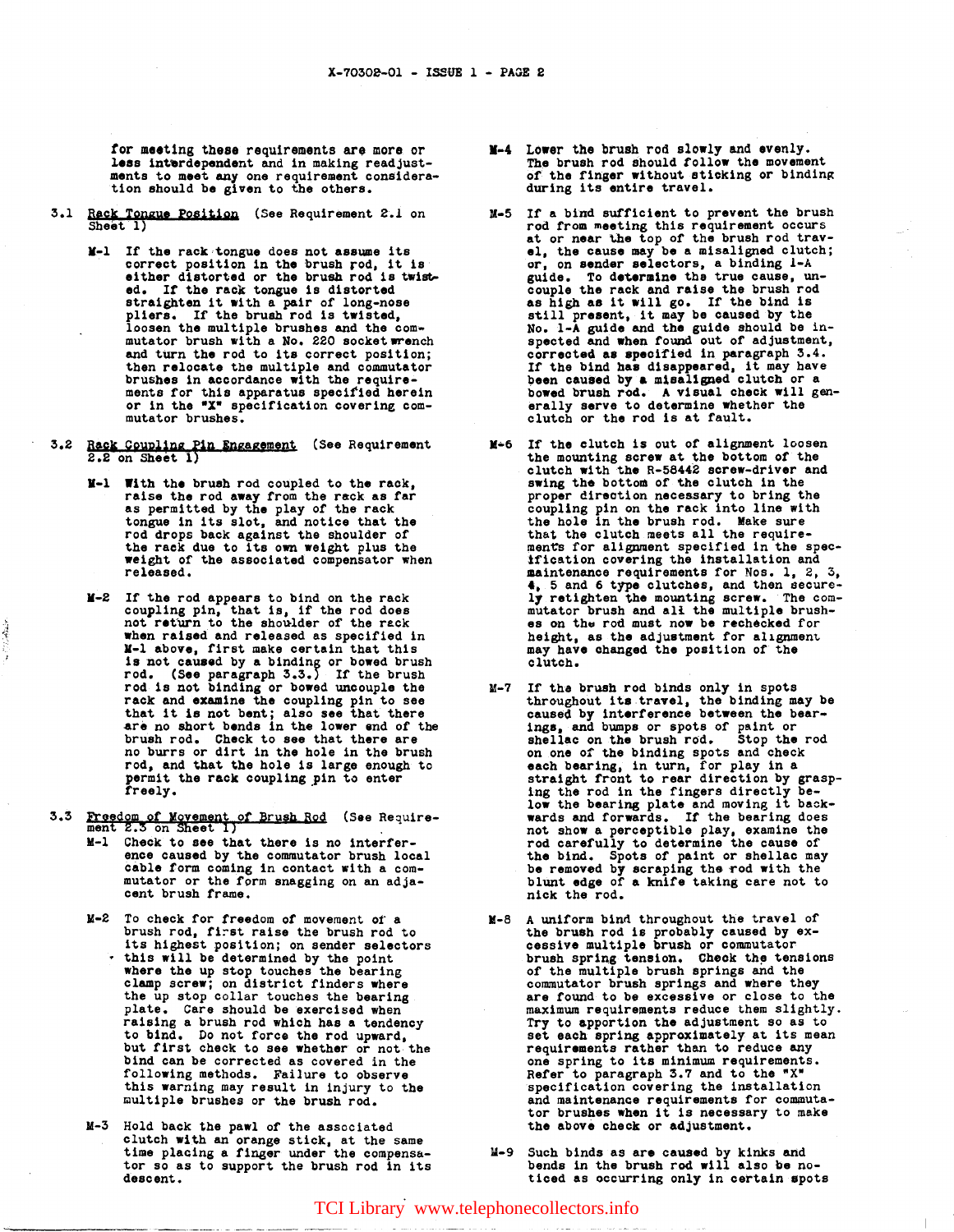during the travel of the rod. If there  $3.5$  Brush Rod Bearing Gap (See Requirement 2.5 on is front to rear play in every bearing,  $\frac{1}{\text{Sheet 1}}$  and if there is no bind due to heavy brush tension, interference with the No. 1-A guide or a misaligned clutch, examine the rod carefully to ascertain whether it<br>is straight throughout its entire length. If kinks or bends are located, straighten the rod by grasping it in the fingers above and below the bent portion and bowing the rod in a direction to correct the bend. Be careful to leave the rod straight and not to produce any kinks in it.<br>After straightening the rod check for re-After straightening the rod check for re-<br>quirements 2.8 (Brush Intrusion), 2.10 (Vertical Location of Sleeve Springs of Upper Brush on District Finder and Sender Selector Brush Rods) and 2.11 (Vertical Location of Sleeve Springs of Lower Brush on District Finder and Sender Selector Brush Rods and Tip and Ring Springs of All Brushes). If the fault cannot be discovered in any other way, remove one pair of bearings at a time and replace them. With a bearing removed in this manner, that part of the rod that i's bowed will be plainly shown by its position with re-<br>spect to the bearing supporting plate.

- M-10 To insure that a brush rod does not bind in a bearing see that the bearings meet requirement 2.5 (Brush Rod Bearing Gap).
- 3.4 1-A Guide Location (Sender Selectors Only)<br>See Requirement 2.4 on Sheet 1)
	- M-1 To adjust a brush rod guide which binds against the guide rod in the ascent or<br>descent of the rod, bend the guide with<br>a No. 328 adjuster, placing the No. holder with its slot down over the back end of the guide and over the rod to se- cure it firmly as shown in Figure A.



Method of Adjusting 1-A Guide

M-2 Should the guide rod appear bent so as to cause the guide to bind in only one or two points, straighten the guide rod at these points.

- - M-1 In order to.insure that the bearing is not binding on the rod, there should be a perceptible movement of the rod at each bearing. To check for this, grasp the rod in the fingers directly below the bearing and move it first from side to side and then from front to rear. By so doing, the play, if present, can be de-<br>tected.
	- M-2 Bearings open more than .005\* should be closed by tapping the bearing half into the correct. position with the 3-1/2• cabinet screw-driver. The bearing halves should always be dressed to the left and to the rear. Do not pry against the adjacent bearing. A light held just below the bearing locating plate will be found of considerable help in checking for open bearings.
	- M-3 Before separating the halves of a bearing. make sure that the bind is not caused by the misalignment of the bearing halves. (See M-1.) This is generally due to the front and rear displacement of one-half of the bearing with respect to the other half. This may be corrected by lightly tapping the bearing halves with the screw-driver handle.
- 3.6 Stud Gap (See Requirement 2.6 on Sheet 1)
	- M-1 The No. 86 thickness gauge may be used for the purpose of checking this stud gap. The stud gap may also be checked visually travel on the :inner spring before the outer spring starts to move.
	- M-2 If the stud gap requires readjustment,<br>the multiple brush should be examined to<br>see that it is in accordance with the<br>figure accompanying requirement 2.6 on figure accompanying requirement 2.6 on Sheet l for the purpose of determining what condition is•responsible for the lack of stud gap. Unless the sleeve springs are distorted, the adJustment should be made by bending the outside<br>springs between the points indicated on springs between the points indicated on the drawing, using the No. 331 spring adjuster. Extreme care should be used in making the necessary corrections. The adjuster's efforts should be to restore the spring to its original correct condition and not to add additional distortion.
- (See Requirement 2,7 on  $3.7$ Brush Spring Tension<br>Sheet 1)
	- K-1 Multiple brush contact spring tension should be measured at the point indicated in the figure accompanying requirement 2.7<br>on Sheet 1. The No. 68 gram gauge may be used in checking this tension.
	- M-2 Spring adjusting for tensioning should be done with the R-55760 spring adjuster<br>close to the point where the spring leaves close to the point where the spring leaves the pileup clamping plates and insulators.
	- M-3 When making any adjustment of brush springs, care should be taken to prevent any distortion or kinking of the springs, thereby affecting their relation with the cor-<br>responding terminals.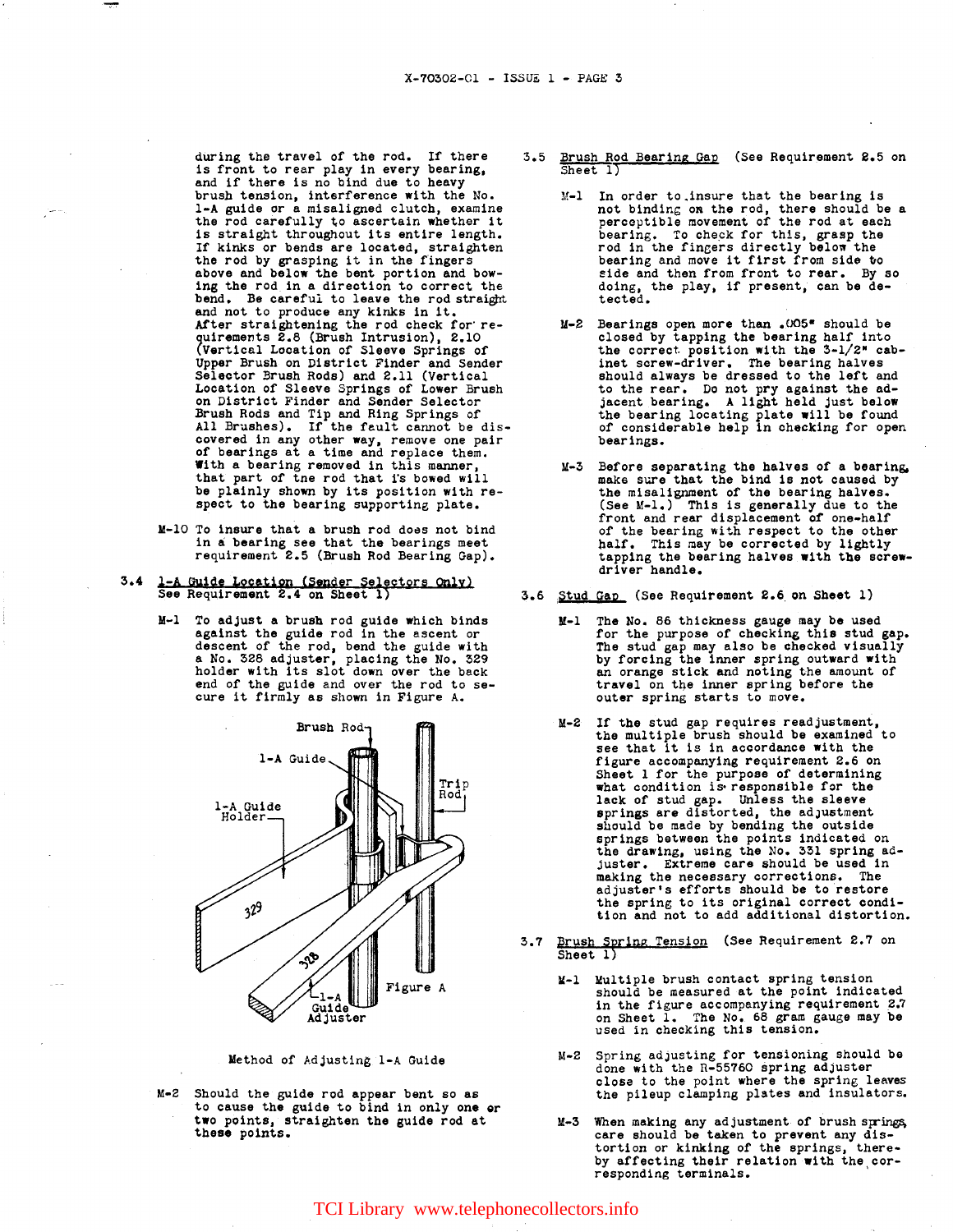- 3.8 Brush Intrusion (See Requirement 2.8 on Sheet  $2$ )
	- •-1 Inspect for the brush projecting in trom the edge of the terminals, on the top, bottom and reference terminals.
	- **H-2** If failure to meet this requirement is It failure to meet this requirement is<br>general on one bank, it is an indication<br>that the bank is out of adjustment. Where there are only individual cases, a check should be made to see whether or not the brush rod is bent in or out and, if so, the brush rod should be straightened. If, the brush rod should be straightened. If, however, the brush rod is straight and this condition exists, the brush rod should not be bent to correct it. It is sometimes possible to correct the above conditions by moving the brush rod bearings. The multiple brush itself should not be readjusted to meet this requirement but the multi-<br>ple brushes should be checked for require-<br>ments 2.10 and 2.11. It is satisfactory if in isolated cases a brush only approxi-<br>mately meets the requirement at the top or<br>bottom of the bank provided it meets it at<br>the reference terminal and provided a check is made with other brushes to insure that the failure to meet the requirement is not due to misalignment of the bank.
- Parallelism of Brush Springs (See Requirement<br>2.9 on Sheet 2)
	- •-1 Check to 1neure that the contacting sur• tacee *ot* the aprings are not out of' paral- lel with the bank terminals more then .005• for the tull width, or .0025• for one-half the width or the shoe. To facilitate in checking this requirement, use should be made of the 38-B lamp or a regu-<br>lar 110 volt extension lamp. Hold the lamp so that the light shines upward from beneath the terminal. By looking down on the terminal, the amount that the brush spring may be out of parallel with the terminal can be easily discerned.
	- M-2 To bring the brush springs within the limits specified for parallelism, adjust them at a point in front of the rubber separators with the No. 331 spring adjuster. Any distorted spring should be corrected at this time.
	- kept as small as possible to prevent the<br>snagging or chattering of the brushes.
- 3.10 Yertical Location of Sleeve Springs of Upper :<br>Brush on District Finder and Sender Selector<br>Brush Rods (See Requirement 2.10 on Sheet 2
	- I-1 If the top contact edge of the spring is not at least .015<sup>\*</sup> but not more than .035<sup>\*</sup> above the top edge of the reference termi-<br>nal, loosen the multiple brush clamping above the top edge of the reference termi-<br>nal, loosen the multiple brush clamping<br>screw with the No. 220 socket wrench suffi-<br>olently to permit the adjustment to be made by tapping the shank of the socket wrench up or down as required with the spring adjuster. The frame of the brush should not be tapped in making this adjust-<br>ment as this will be likely to mar the finish or distort some part of the brush as- sembly.
	- ••2 At this time, observe the setting or the At this time, observe the setting of the setting of the setting of the setting of the setting of the setting of the setting of the setting of the setting of the setting of the setting of the setting of the setting of the s possible to set the sleeve spring so that

all springs will satisfactorily meet their requirements.

 $\mathbf{I}$ 

- Center the multiple brush as accurately as possible in its horizontal position.
- •~4 Securely tighten the multiple brush clamp- ing screw.
- Brush Rods and Tip and Ring Springs of All<br><u>Brushes</u> (See Requirement 2.11 on Sheet 2)
	- M-1 To adjust for the vertical location of sleeve springs or lower brushes on district finder and sender selector brush rods and tip and ring springs of all brushes, proceed as follows:
		- 1. Tip and Ring Springs of Upper Brushes<br>The tip and ring springs of upper<br>brushes can usually be brought into correct adjustment by shifting the brush assembly inside the limits which are set by the requirement for the are set by the requirement for the<br>vertical location of the sleeve springs<br>(2.10). If the correct adjustment cannot be obtained by this method, shift the individual spring at fault by the individual spring at fault by loosening one assembly screw with the No. 206 or No. 207 offset screw-driver and raising or lowering the spring with the B-55760 spring adjuster until there is at least .015<sup>\*</sup> contact metal of the spring showing above or below the reference terminal. After this<br>adjustment tighten the assembly screw securely and recheck the sleeve spring adjustment providing the ring spring has been shifted.
		- 2. The Ring and Sleeve Springs of Lower brushes, control and serves springs of lower brushes, shift the brush assembly as covered in paragraph 3.10. An effort should be made to locate<br>the brush so that the tip and ring springs as well as the sleeve spring<br>are in adjustment. If this cannot be done, shift the individual spring at fault as covered above.
- Caution Deviation trom parallel should be kept as mall as poaaible.toptevent the 3 •. 12,:A!P Stop Coll![ Lgcation {See Requirement 2.U on Sheet 2) · 3.13 C.ompensator t.octtion (See Requirement 2.13 on .. Ht.-2) .
	- - K•l If the clearance between the bottom of the down stop collar and the bearing plate is not approximately  $1/8^*$  adjust the down stop collar to meet requirement 2.12, loosen the down stop collar and 2.12, loosen the down stop collar and compensator clamping screws with the No. 220 socket wrench and shift the collar and compensator up or down, as required. Before securely tightening the clamping screws see that the compensator tits down snugly upon the down stop collar.
	- 3.14 Up Stop Collar Location (See Requirement 2.14 on Sheet 2)
		- M-l If the clearance between the up stop collar and the bearing plate (on the 22 and 42 point district finder) or the inverted 1-A guide and the bearing clamp screw on the 100 point sender selector is not at least 1/32\*, but not more than 1/16\* pro-<br>ceed as follows: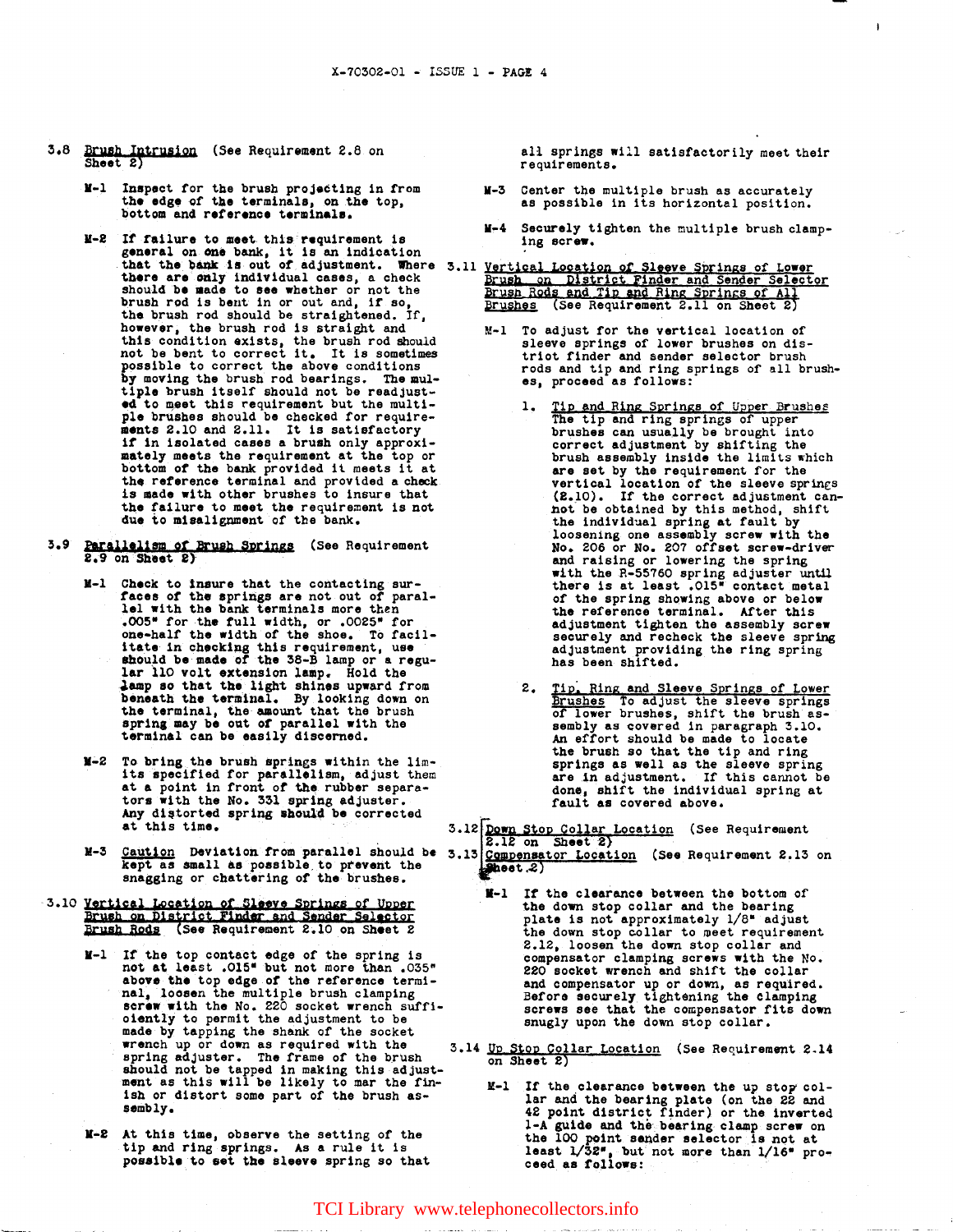- M-2 Sender Selector Brush Rod If the adjustment is to be made on a sender selector rod, the inverted 1-A guide will act as<br>an up stop collar. Slightly loosen the<br>guide clamping screws with the screw-driver per KS-2631 and slide the guide up or down until there is at least 1/32" but not the clamping portion of the guide and the , bottom of the bearing clamp screw. With the guide held so that it meets requirement 2.4. securely tighten the guide clamping screws.
- M-3 District Finder Brush Rod If the adjustment is to be made on a 22 or 42 point district finder rod, slightly loosen the up stop collar clamping screws with the No. 220 socket wrench and slide the collar up or down the rod until the clearance between the top edge of the collar and the bottom of the bearing plate is within the limits specified in the requirement.<br>With the collar in this position securely tighten the clamping screws."
- 3.15 Snagging and Chattering of Multiple Brushes (See Requirement 2.15 on Sheet 2)
	- Run the brush rod up and down slowly and note if any of the spring contacts catch slightly on the terminals on any part of the bank.
	- M-2 An attempt should be made to correct chattering or snagging by adjusting the springs causing the trouble so that their contact surfaces are as parallel as possible to the contact surfaces of the bank terminals. The R-55760 spring adjuster may be used for this purpose.
	- M-3 If the brush still chatters or snags it should be removed and replaced.
- 3.16 Final Inspectipn
	- M-1 After all adjustments have been made check to make sure that all screws and nuts are securely tightened.

### 3.17 Multiple Brush Replacements

- 3.171 To Remove a Multiple Brush
	- M-1 The associated circuit of the brush to be removed or placed, also the one on<br>each side of it, shall be made busy, except where the brush to be changed is on an end rod, in which case only two on an end rod, in which case only two<br>circuits shall be made busy.
	- M-2 Cover the clutches on the side of the frame being worked on with a piece of canvas to protect against falling solder or screws.
	- M-3 Raise the brush rod until the brush to be removed is approximately in the mid-<br>dle of the bank and mark the brush rod as an aid in properly locating the new brush.
	- M-4 Unsolder the wires at the brush terminals.
	- M-5 If the brush to be removed is on the No. O bank of the sender selector, un-<br>couple the rack and return it to nor- mal. Hold the brush and rod and loosen

the multiple brush clamping screw with the No. 220 socket wrench and then slide the brush off the lower end of the rod. Separate the sleeve springs of the brush enough to allow them to pass by the guide rod. The brush rod may then be lowered.

- M-6 If the brush to be removed is on the No. 1 bank of the sender selector or is located on the upper part of the is located on the upper part of the<br>district finder bank, raise the brush rod to its highest position, loosen the brush clamping screw with the No. 220 socket wrench and the latch screws with<br>the 3-1/2" cabinet screw-driver. Remove the latch. Move the brush up on the rod until the springs clear the bank terminals and remove the brush tipping the wiring end downward to facilitate this operation.
- M-7 If the brush to be removed is on the lower part of the district finder bank, lower part of the district finder bank. see that the brush occupies its lowest position. Loosen the brush clamping screw and remove the latch as covered in M-6 above. Move the brush down on the rod until the springs clear tne bank terminals and remove the brush tipping the contact end of the brush down to facilitate this operation.
- 3.172 To Place a Multiple Brush
	- M-1 If the brush is to be placed on the No. O bank of the sender selector, loosen the brush clamping screw with the No. 220 socket wrench. Raise the rod so that the multiple brush may be slipped up over the bottom end. Care should be taken to see that the sleeve springs are spread enough to permit them to pass easily around the guide<br>rod. Locate the brush springs properly<br>on the bank and slide the brush up on<br>the rod to approximately its proper lo-<br>cation as indicated by the mark prevcation as indicated by the mark prev- iously placed on the rod. Tighten the clamping sorew sufficiently to hold it in place. Couple the rod and rack.
	- M-2 If the brush is to be placed on the No. 1 bank of the sender selector or No. 1 bank of the sender selector or is located on the upper part of the district finder bank, loosen the brush clamping screw and remove the latch. Raise the brush rod to the top posi-<br>tion, and set the brush in place by<br>pressing the brush springs down over<br>the top terminals, spreading the sleeve springs so that they pass easily over the sleeve terminals. Slide the brush down on the rod to approximately its<br>correct location. Attach the latch and tighten the clamping screw suffi-<br>ciently to hold it in place.
	- M-3 If the brush is to be placed on the lower part of the district finder bank, loosen the brush clamping screw and remove the latch. With the brush rod at its lowest position, set the brush in place by pressing the brush springs up over the bottom terminals. Slide the brush up on the rod to approximately its correct location. Attach the<br>latch and tighten the clamping screw sufficiently to hold it in its place.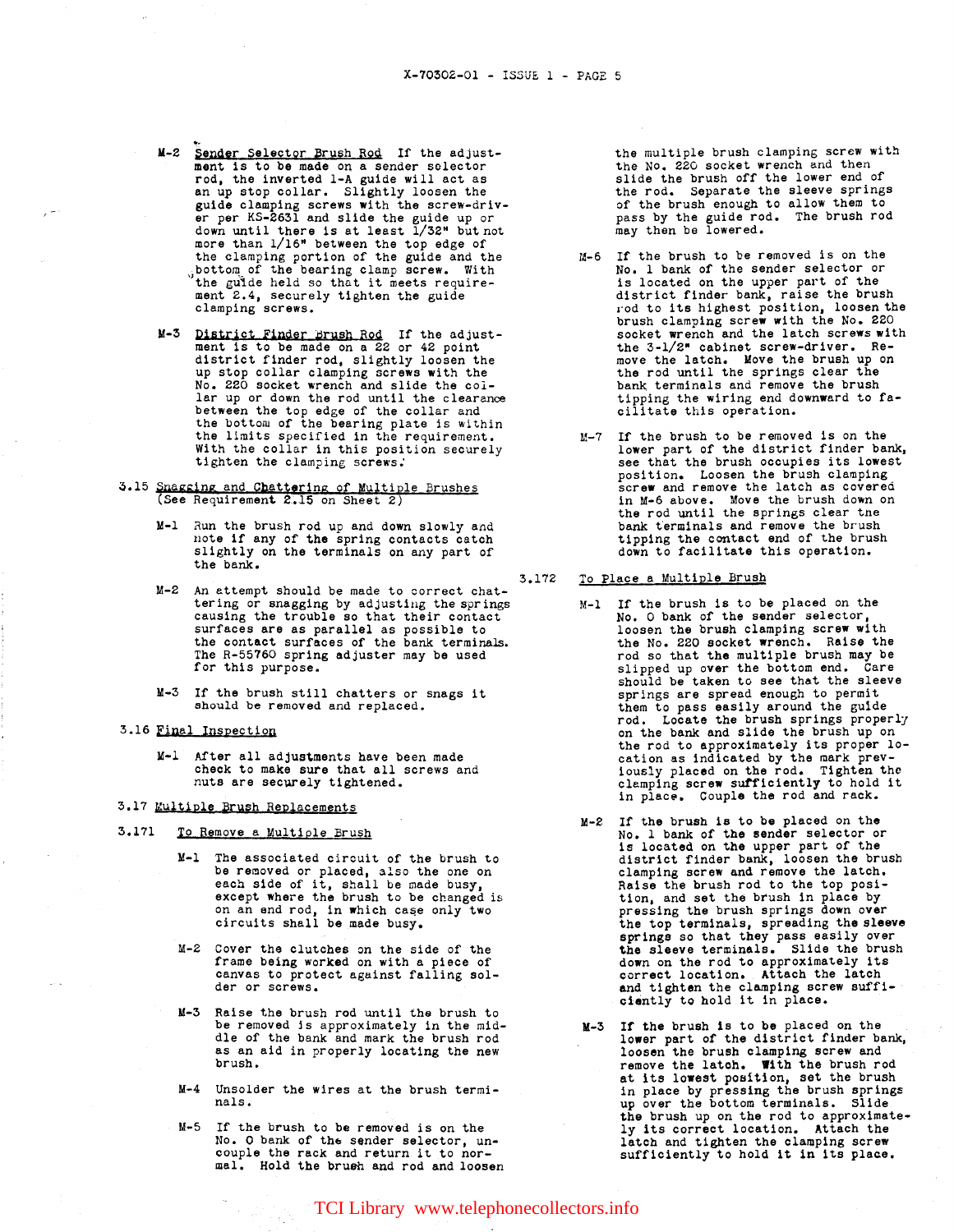M-4 Solder the wires to the brush terminals. The proper colors can be ascertained by referring to a similar brush on an adjacent rod. M-5 Adjust the brush just placed in accoroance with the requirements and methods specified herein.

Attached:

| $X-70302-01$ , Sheet 1, Issue 1<br>$X-70302-01$ , Sheet 2, Issue 1<br>$X-70302-01$ , Sheet 3, Issue 1 |  |  |
|-------------------------------------------------------------------------------------------------------|--|--|
|                                                                                                       |  |  |

BELL TELEPHONE LABORATORIES, INC.

 $\sim$ 

--- --------·- ---~··--'

WSF)zl<br>hwf)<sup>zl</sup>

DEPT. 332-B-4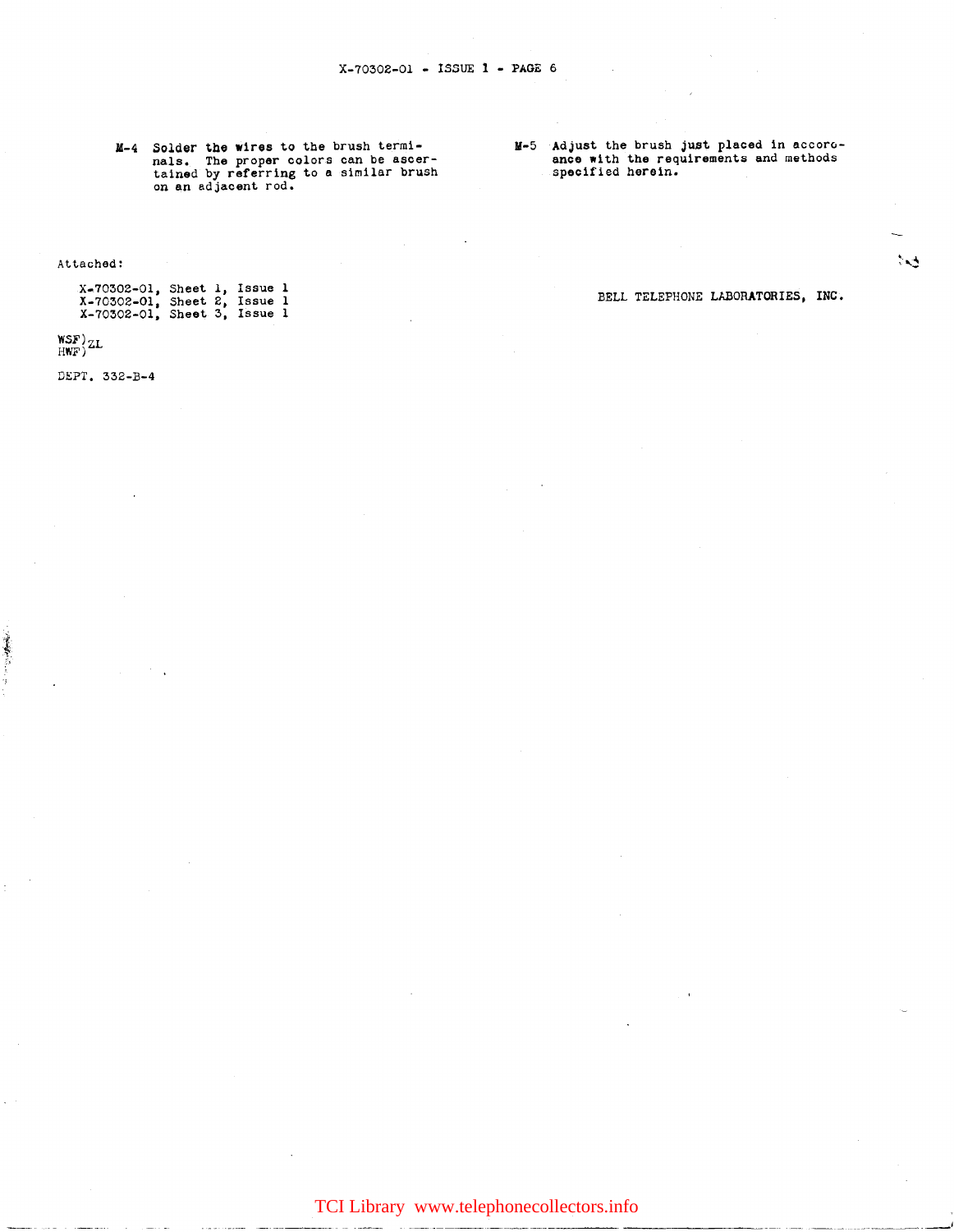- .001 Multiple Brush Contact Spring Pressure is that which it is necessary to overcome to start a brush contact spring away from its associated bank terminal when the gauge is applied at a point on the spring approximate-<br>ly 1/4" from the end of the spring. 2.005
- .002 The 1-A guide, which is mounted in an inverted position on the sender selector brush rod, serves as an up-stop collar.
- .003 Unless otherwise specified, the requirements given on Sheets 1 and 2 are both test and re- adjust requirements.
- .004 Unless otherwise specified, where the test requirement is the same as the readjust re-

 $\epsilon$  –

Brush Rod-Rack Coupling Pin Rack Tongue Rack Bearing Ó Half Brush Ġ Rod Figure l O  $\epsilon$  $\ddot{\boldsymbol{\Theta}}$  $\boldsymbol{\Theta}$ Figure 2 Brush Rod 1-A Gulde Guide Rod-Figure 3

Bending of Tip or Ring Springs<br>for Stud Gap to<br>be done between these two lines -Terminal



quirement and where there is a maximum and a minimum limit for the requirement, an effort should be made in readjusting a brush rod to work to the mean of the limits.

- Unless otherwise specified, where a readjust requirement specifies only one limit (either a maximum or a minimum limit) it is advisable, if possible, to readjust inside of the limit.
- 2.006 Requirements are given in the order in which adjustments should be made by the Telephone Company.
- 2.007 Gauges and methods are listed for the use of the Telephone Company.

#### REQUIREMENTS

2.1 Back Tongue Position The rack tongue shall have sufficient tension to hold it against the rack coupling pin and shall note the reack coupling for the rack coupling pin and shall engage with the slot in the brush rod in such a manner as to prevent any twisting motion in the rack being transmitted to the rod. There shall be a perceptible clearance be-<br>tween the rack tongue and all sides of the slot in the brush rod. Gauge by eye.

2.2 Rack Coupling Pin Engagement The rack coupling pin shall be sufficiently free in the brush rod to allow the rod to rest on the shoulder of the rack and to prevent any twisting motion of the rack being transmitted to the rod. Gauge by eye.

- 2.3 Freedom of Movement of Brush Rod A brush rod equipped with its associated compensator shall be sufficiently free in its bearings to return to normal due to its own weight plus the weight of the rack when lowered slowly from any position on the bank with the pawl lifted.
- 2.4 1-A Guide Location (Sender Selectors Only) Throughout the length of travel of the sender selector brush rod, the prongs of the 1-A guide may touch the front or rear of the guide rod, but shall not bind at these points and the closed side of the 1-A guide shall clear the guide rod reclosed side of the 1-A guide shall clear the guide rod re- liably but the guide rod shall be wholly within the prongs *or* the guide. Gauge by eye.
- 2.5 Brush Rod Bearing Gap The bearing halves shall be placed as closely together as possible without causing the brush rod to bind and the gap between the bearing halves at both rront and rear of the bearing shall not be more than .005•. Gauge by eye.

2.6 Stud Gap With the brush centered on the reference terminsl of the bank, the stud gap shall be:  $Test$  - At least .005" Readjust - At least .008" and there shall be perceptible stud gap at every other

- terminal of the bank. Use the No. 86 gauge.
- 2.7 Brush Spring Tension With the brush centered on the refer-<br>ence terminal of the bank the tension of each spring shall be:

Test - Min. 25 gs., max. 60 gs.<br>Readjust - Min. 30 gs., max. 45 gs.<br>Use the No. 68 gauge.

TEST AND READJUST REQUIREMENTS<br>FOR PANEL LINK DISTRICT FINDER AND SENDER SELECTOR ELEVATOR APPARATUS (NO. 12 TYPE MULTIPLE BRUSHES, NO. 9 TYPE BRUSH RODS, NO. 2 TYPE COMPENSATORS AND NO. 1-A GUIDES)

# BELL TELEPHONE LABORATORIES, INC. SHEET 1 X-70302-01, ISSUE 1 (3 SHEETS)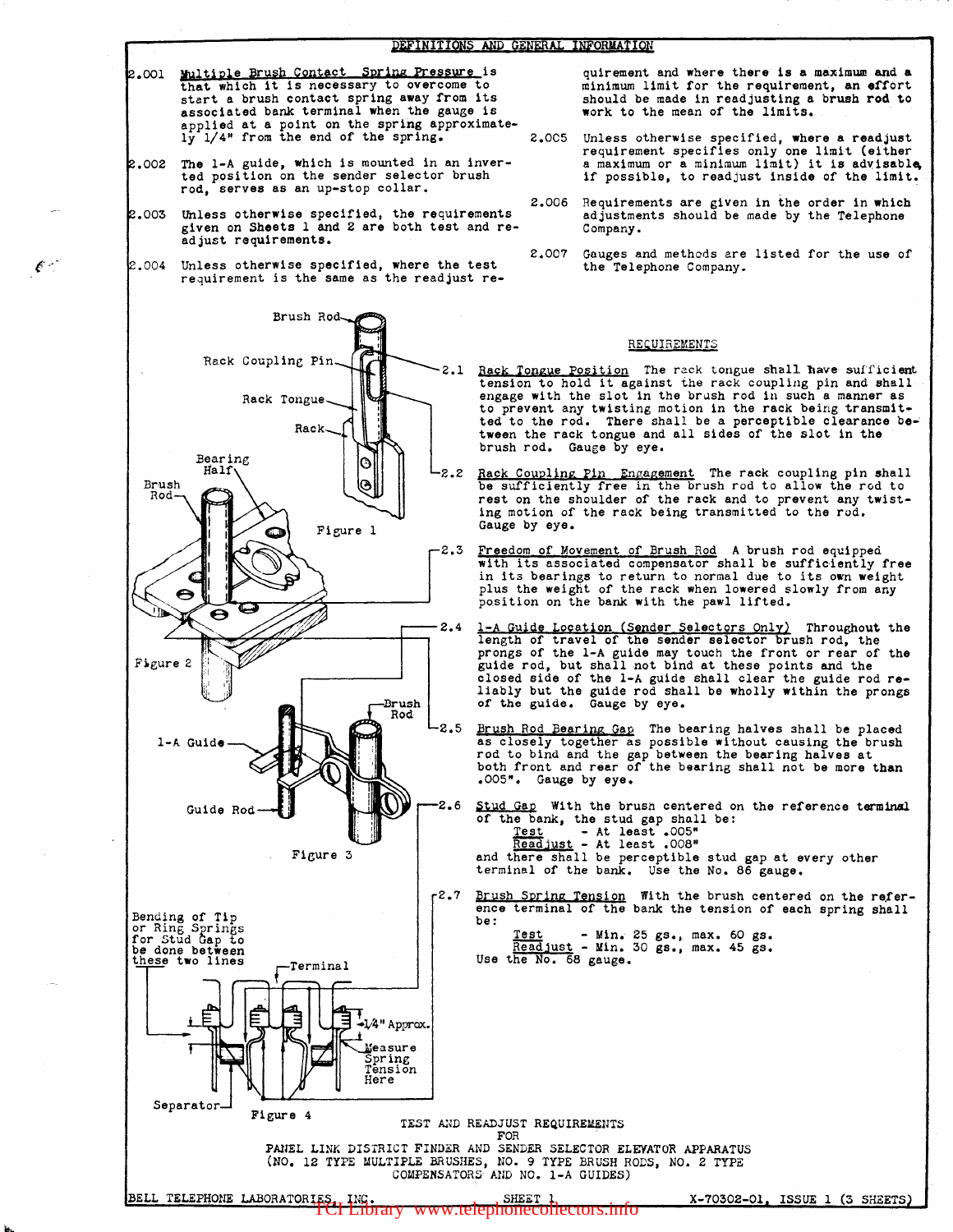

### REQUIREMENTS (CONT.)

**rightlength Intrusion** The contacting surfaces of the springs series of the springs shall project in from the end of the terminal not less than half and not more than the full width of the shoe, when the brush is on any terminal in the bank. The intrusion requirement shall be met at the top, bottom and mid-dle of the bank. It will be satisfactory if this require-ment is slightly exceeded at ths top or bottom of the bank in isolated cases provided these cases are not due to any general misalignment of the bank. Gauge by eye.

- 1.1. 2.9 <u>Parallelism of Brush Springs</u> When the brush is on the reference terminal, the contacting surfaces of the springs shall be approximately parallel to the contacting surfaces of the terminal. Any divergence from this parallel condition shall not exceed .005" when the brush engages the bank terminal the full width of the shoe. If the brush engages the bank terminal less than the full width of the shoe, the amount that the spring and terminal may be out of parallel is proportional to the amoun\ of brush intru-sion, being .0025" when the brush spring engages the terminal only one-half the width of the shoe. Gauge by eye.
	- 2.10 Vertical Location of Sleeve Springs of Upper Brush on Dis-<br>trict Finder and Sender Selector Brush Rods With the in-<br>dex number "49" for the 100 point sender selector, number<br>"20" for the 42 point district finder or nu sighting plate and with the weight of the brush rod assem-<br>bly on the pawl, the top edge of the contact portion of the bly on the pawl, the top edge of the contact portion of the spring shall be at least .015<sup>\*</sup> but not more than .035\* above the top edge of the terminal. Gauge by eye.
		- Vertical Location of Sleeve Springs of Lower Brush on Dis-<br>trict Finder and Sender Selector Brush Rods and Tip and<br>Ring Springs of All Brushes The upper edge of the contact<br>portion of the spring shall not be below the uppe the terminal and the lower edge of the contact portion of the spring shall not be above the lower edge of the termi-<br>nal when the rack is resting on the pawl for any position on the bank. If the vertical spacing of the multiple bank terminals is within requirements this requirement may be checked as follows: With the pawl engaging the notch in the rack corresponding to the reference terminal, the upper edge of the contact portion of the multiple brush spring shall be above the top edge of the reference terminal, and the lower edge of the contact portion of the multiple brush spring shall be below the bottom edge of the reference terminal,
			- reference terminal,  $\frac{Test}{test}$  At least .010" (1/2 width of terminal) Readjust - At least .015" (3/4 width of terminal)<br>Gauge by eye.
	- 2.12 Down Stop Collar Location With the index number "O" show-<br>ing just above the clutch sighting plate and with the weight of the brush rod assembly on the pawl, there shall be a clearance between the bottom of the down stop collar and the bearing of approximately 1/8". Gauge by eye.
	- 2.13 Compensator Location The compensator shall rest on the down stop collar.

# 2.14 Up Stop Collar Location

"23" for the 22 point district finder or the index number "43" for the 42 point district finder showing just above the clutch sighting plate, and with the weight of the brush rod assembly on the pawl, there shall be a clearance of at least 1/32" but not more than 1/16" between the top of the up stop collar and the bottom of the bearing plate, of the up stop collar and the bottom of the bearing plate.<br>100 Point Sender Selector With the index number "101" showing just above the clutch sighting plate, and with the weight of the brush rod assembly on the pawl, there shall be a clearance of at least 1/32" but not more than 1/16" between the top of the up stop and the bearing clamp screw.<br>Gauge by eye.

2.15 Snagging and Chattering of Multiple Brushes Brushes shall not snag against terminals as the selector travels up or down in normal operation. Brushes shall run smoothly over the terminals without chattering. They shall not ride off the terminals.